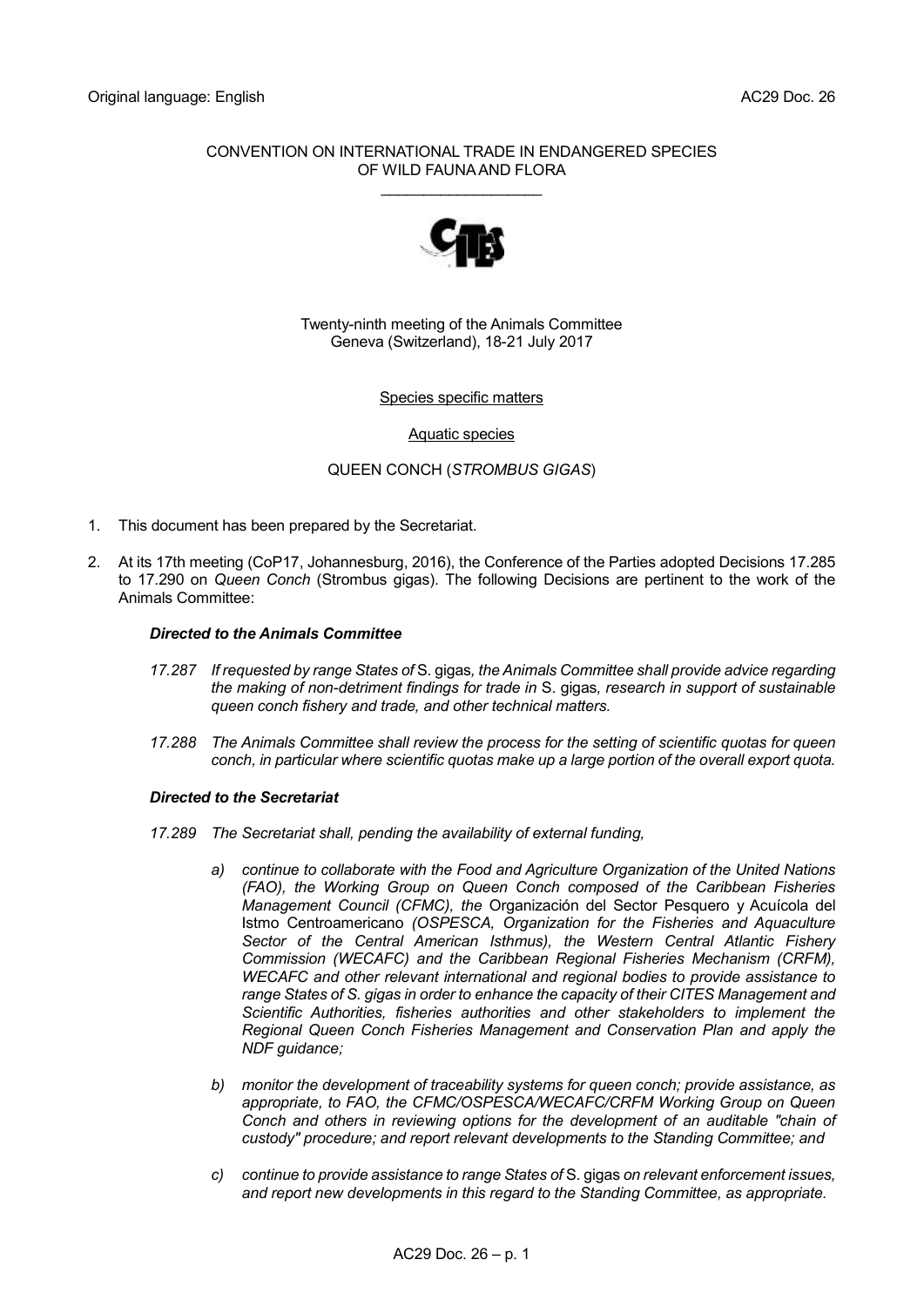# Implementation of Decisions 17.287 and 17.289

-

- 3. At the time of writing of this document (May 2017), no source of external funding for the implementation of Decision 17.289 has been identified. The Secretariat is working closely with FAO and relevant Regional Fisheries Management Organisations to raise the necessary resources for undertaking this important work.
- 4. Regarding Decision 17.287, the Secretariat would like to draw attention to the adoption of the NDF guideline format for trade in Caribbean Queen Conch<sup>1</sup>, developed in collaboration with CITES and agreed by the Western Central Atlantic Fishery Commission at its 16th meeting (Guadeloupe, June 2016).

Implementation of Decision 17.288 – review of the process for the setting of scientific quotas for queen conch

- 5. In Resolution Conf. 14.7 (Rev. CoP15) on *Management of nationally established export quotas*, the Conference of the Parties agreed to adopt guidelines for the management of nationally established annual export quotas, which specify general principles in the context of CITES.
- 6. However, Resolution Conf. 14.7 (Rev. CoP15) and the Guidelines contained in the annex do not include guidance related to the setting of quotas for a specific purpose, e.g. scientific. "Scientific quotas" are not mentioned or defined as such in the Resolution, which consequently does not provide any specific guidance in this regard.
- 7. Pursuant to Resolution Conf. 12.3 (Rev. CoP17) on *Permits and certificates* and the guidelines in Resolution Conf. 14.7 (Rev. CoP15), many Parties have submitted their voluntarily export quotas to the Secretariat, which maintains information on national export quotas on its [website](https://cites.org/eng/resources/quotas/index.php) since the year 2000.
- 8. Nicaragua is the only Party that has recorded export quotas for specimens of *Strombus gigas* with a specific reference to scientific purposes, summarized in the table below. For 2010 and 2012, Nicaragua did not submit export quotas for publication by the Secretariat.

|                                              | 2007    | 2008    | 2009    | 2011      | 2013      | 2014      | 2015      | 2016      | 2017    |
|----------------------------------------------|---------|---------|---------|-----------|-----------|-----------|-----------|-----------|---------|
| meat (kg)                                    | 113,398 | 113,398 | 113,398 | 340,500   | 589,670   | 589,670   | 589,670   | 589,670   |         |
| meat for scientific<br>purposes (kg)         | 45,359  | 45,359  | 45.359  | 45,359    | 45,359    | 45,359    | 45.454    | 45,359    |         |
| trimmings (kg)                               | 51,029  | 51,029  | 51,029  | 150,822   | 261.425   | 261.425   | 261,425   | 261,425   |         |
| trimmings for<br>scientific purposes<br>(kg) | 20,109  | 20.109  | 20.109  | 20,109    | 20,109    | 20,109    | 20,151    | 20,151    | 20,151  |
| shells (pce)                                 |         | 750.000 | 750.000 | 2,250,000 | 3,900,000 | 3,900,000 | 3,900,000 | 3,900,000 |         |
| shells for scientific<br>purposes (kg)       |         |         | 300.000 | 300,000   | 300.000   | 300.000   |           |           |         |
| opercula (pce)                               | 750.000 | 750.000 | 750.000 | 2.250.000 | 3.900.000 | 3.900.000 | 3.900.000 | 3.900.000 |         |
| opercula for<br>scientific purposes<br>(kg)  | 300,000 |         | 300,000 | 300,000   | 300,000   | 300,000   | 300,000   | 300,000   | 300,000 |

# Table 1: Export quotas submitted by Nicaragua for *Strombus gigas*

9. In some instances, export quotas stem from past Review of Significant Trade processes. Honduras participated in the Review of Significant Trade (RST) for *Strombus gigas* (2003-2005). The Secretariat, in consultation with the Chair of the Animals Committee, determined that Honduras had complied with all shortand long-term recommendations. The RST in *Strombus gigas* from Honduras was therefore concluded in 2006, with Honduras formally committing to take additional measures (See document [AC22 Inf.4](https://cites.org/sites/default/files/common/com/ac/22/EFS-AC22-Inf04.pdf) for a detailed account). Among these measures, Honduras committed to:

<sup>1</sup> *The NDF guidelines were developed by FAO/WECAFC as one of the outputs of the joint capacity building project on queen conch (*Strombus gigas*) in the Caribbean region implemented after the 16th meeting of the Conference of the Parties and were discussed and revised at the second meeting of the joint CFMC/OSPESCA/WECAFC/CRFM Working Group on Queen Conch (QCWG, November 2014, Panama City). They are also published on the Queen Conch page of the CITES Website.*